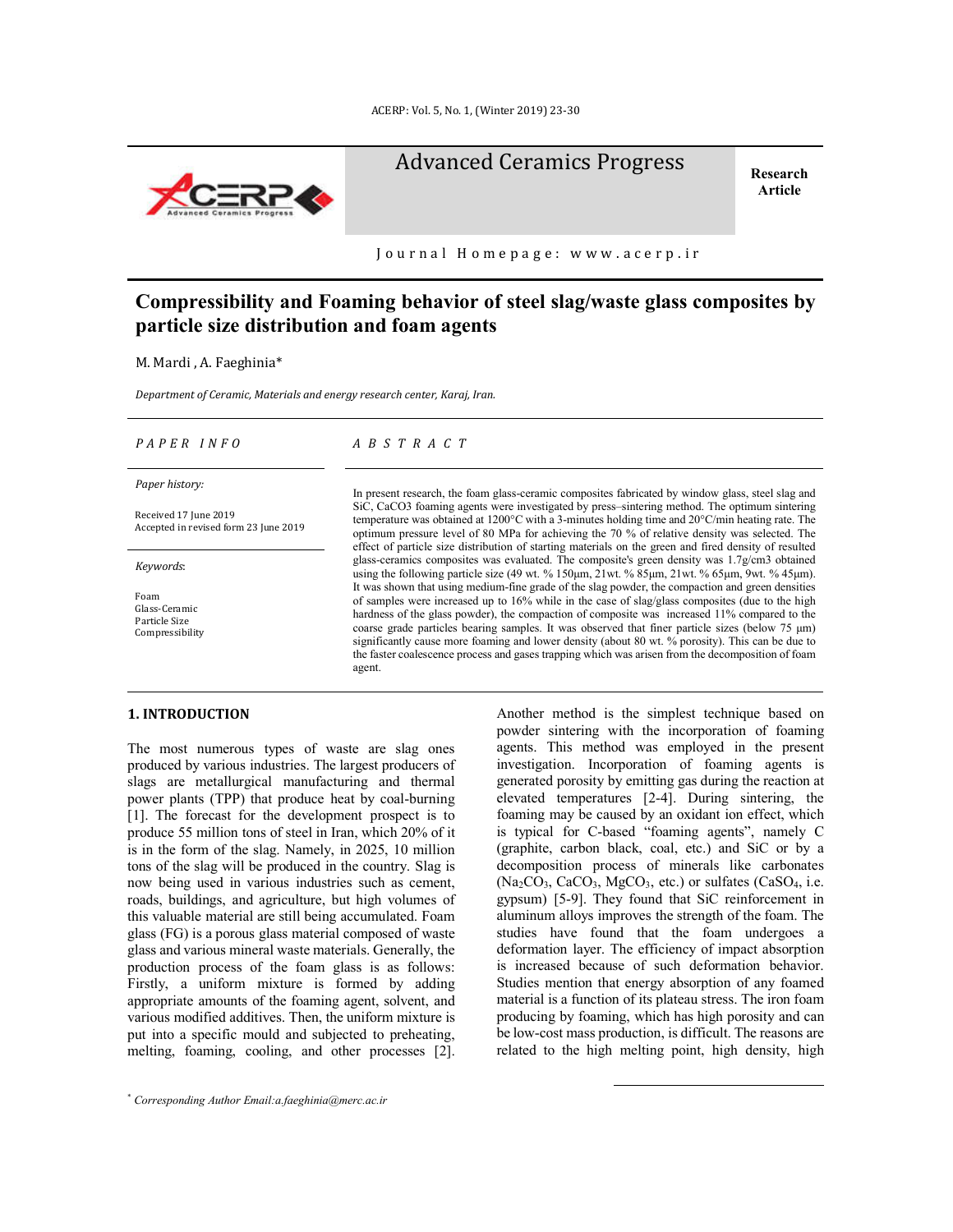surface tension, and low viscosity of the iron slag. Analysis of compaction diagrams leads to the conclusion that various factors play an important role in the compaction process. The size and the shape of each particle should be specially pointed out [10]. It was shown that foam glasses with a density of  $\leq 150$  kg.m<sup>-3</sup> are obtained when the particle size is  $\leq 33 \mu m$  (D50). The resulted foams of this work had a homogeneous pore distribution and major fractions of them are smaller than 0.5mm. Simply by smallest particles  $(13µm)$ , the pore size is increased to 1-3mm due to a faster coalescence process [11].

The present paper aims are to reuse steel slag in the production of glass-ceramic foams. In the present study, calcium carbonate  $(CaCO<sub>3</sub>)$ , SiC, window glass were used to produce glass-ceramic foams. The size and morphology of particles, the pressing conditions, the green, and sintered densities, the sintering temperature was systematically studied. During the heating process, the carbonate ions decomposed to generate  $CO<sub>2</sub>$  gas so that the softened glass phase forms and the gas is then enclosed by the glassy phase, producing a porous structure in the sintered samples at the end [7-10]. Relationship between glass addition and resultant porosities and the densities of produced foams from selected mixtures of slag and glass were studied.

## **2. MATERIALS & METHODS**

In this work, the steel slag of electric arc furnace (EAF) of Mobarake Company with the chemical composition in Table 1 was used.

**TABLE 1.** Chemical composition of steel slag (wt. %)

| composition                    | wt. % |
|--------------------------------|-------|
| SiO <sub>2</sub>               | 43.9  |
| CaO                            | 37.8  |
| $Al_2O_3$                      | 6.72  |
| P <sub>2</sub> O5              | 3.7   |
| Fe <sub>2</sub> O <sub>3</sub> | 1.8   |
| MgO                            | 0.95  |
| $K_2O+BaO$                     | 4.53  |
| Na <sub>2</sub> O              | 0.3   |
| MnO                            | 0.2   |
| TiO <sub>2</sub>               | 0.1   |
|                                |       |

The XRD pattern confirms the amorphous structure of the slag in Fig. 1.



**Figure 1.** The XRD pattern of steel slag

XRD measurements were performed using a Scintag X1 advanced diffraction system with the K $\alpha$  Radiation ( $\lambda$ = 0.154nm). The thermal expansions measurements were conducted in a dilatometer (model Nietzsche-E402, Germany) using a silica probe.

DTA analysis (Nietzsche 320, Germany) was utilized to determine the crystallization temperature of the glass. It was performed using 6mg of glass powders in an alumina crucible in the air at a heating rate of 10°C/min. DTA and dilatometer results of the fine pure slag and slag/glass composite were represented in Figs. 2 and 3.

It can be seen from Figs.2a and b that the softening points of sole slag sample and slag/glass composites have not effective differences and they are around 601ºC, but the softening range by the glass was wider than the pure slag sample. In addition, a very trace exothermic temperature around 950ºC can be seen in DTA result of slag/glass blended composition (SG50)(see Fig. 3). The slag powder was melted in an alumina crucible in 1450ºC and then water quenched to achieve a homogenous amorphous glass. The Electric crusher was used for grinding of window glass powder and then was milled in a conventional ball mill for 2 hours to make it finer. Slag and glass powders were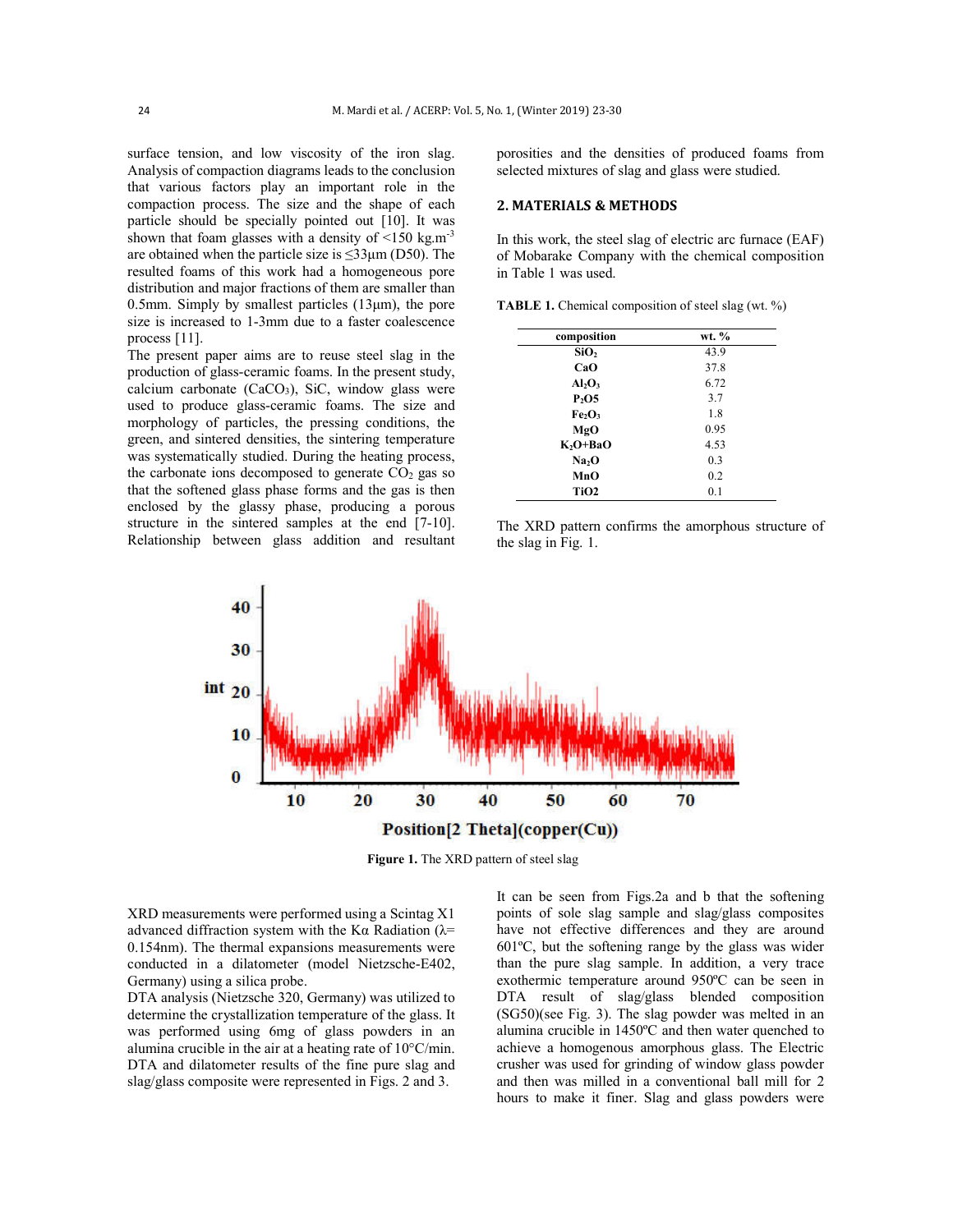classified in particle sizes by sieving in vibrator sieve shaker. 12 Batches were selected from five different particle size range: A: 180-250μm, B: 150-180μm, C: 75-150μm, D: 45-75μm, E: <45μm and AG, BG, CG, DG, and EG are equal to those powders in the slag. Table 2 corresponds to wt. % of different particles which were sieved and blended accordingly. The first six samples were selected from the pure slag and the rest of them were slag-glass mixed with 50-50 wt. % ratio. Codes of S1-S6 and GS1- GS6 corresponds to pure slag mixtures and slag-glass, respectively, with completely similar particle size distribution.



**Figure 2.** Dilatometer results of (a) pure slag (b) slag-glass composite powder.**(** the softening temperature)



**Figure 3.** DTG results of slag/glass(SG50) powder

Foam agents used in this study were CaCO<sub>3</sub> and SiC, all with industrial purity. A tubular mixer for 20 minutes mixing of each sample batch was used. The mixed slag/slag glass powder with or without foaming agents was uniaxially compressed into pellets with 20mm diameter and 4mm thickness. The applied pressure was in the range of 50 to 100 MPa. Compressed powder compacts were sintered in an electric heating furnace under atmospheric conditions. Sintering was done at 1200°C in 3 min with a heating rate of approximately 20°C/min. Bulk density, apparent porosity, water absorption, and volume change of sintered specimens were characterized according to the procedure described in ASTM-C20 methods.

Sample S1

| <b>NAME</b>                | $\mathbf{A}$              | B                         | $\mathbf C$              | $\bf{D}$                | E                |  |
|----------------------------|---------------------------|---------------------------|--------------------------|-------------------------|------------------|--|
| Mesh<br>number             | 60-80                     | 80-100                    | 100-200                  | 200-325                 | $-325$           |  |
| Particle size<br>$(\mu m)$ | 250 > X > 180<br>$wt. \%$ | 180 > X > 150<br>$wt. \%$ | 150 > X > 75<br>$wt. \%$ | 75 > X > 45<br>$wt. \%$ | X<45<br>$wt. \%$ |  |
| S1                         |                           | 25                        | 25                       | 25                      | 25               |  |
| S <sub>2</sub>             |                           | 21                        | 49                       | 9                       | 21               |  |
| S <sub>3</sub>             |                           | 49                        | 21                       | 21                      | 9                |  |
| S <sub>4</sub>             |                           | 9                         | 21                       | 21                      | 49               |  |
| S5                         |                           | ۰                         | 10                       | 30                      | 60               |  |
| S <sub>6</sub>             | 15                        | 30                        | 40                       | 15                      | ۰                |  |
| GS1                        |                           | 25                        | 25                       | 25                      | 25               |  |
| GS <sub>2</sub>            |                           | 21                        | 49                       | 9                       | 21               |  |
| GS3                        |                           | 49                        | 21                       | 21                      | 9                |  |
| GS4                        |                           | 9                         | 21                       | 21                      | 49               |  |
| GS5                        |                           | ۰                         | 10                       | 30                      | 60               |  |
| GS6                        | 15                        | 30                        | 40                       | 15                      | ٠                |  |

**TABLE 2.** The particle size distribution of different composites

# **3. RESULTS & DISCUSSION**

The composites were selected with four different particle sizes established upon Table 2.

contains the four altered powder sizes (B, C, D, E), which their wt. % were equal (25%).

samples S2 and S3 consisted of 70% coarse powder  $(B+C=70%)$  and 30% fine (D+E=30%). The average particle size in sample S2 is smaller than sample S3 because it has more amount of C and E. In the case of sample S4, in contrast to samples S2 and S3, a finer mixture containing 70% fine (D+E=70%) and 30%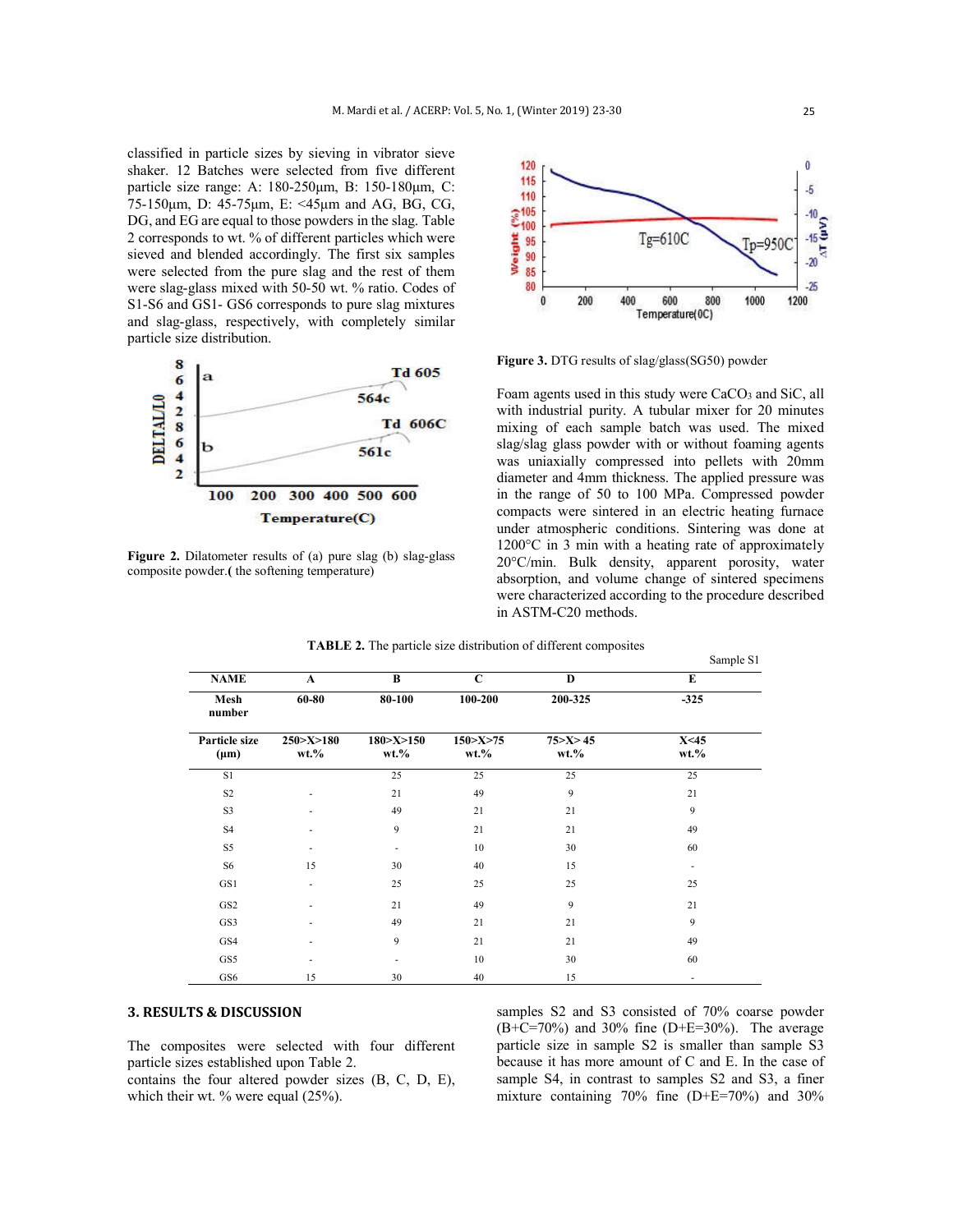coarse (B+C=30%) were used. Sample S5 was also a very fine mix  $(E=60\%, D=30\%, C=10)$ , and the sample S6 was very coarse (A+B=90%).

According to Andresen equation [4], for high compaction, we have corresponded to the percentage of the volume of particles smaller than the desired size.

$$
CPFT = \left(\frac{d}{D}\right)^q \times 100\tag{1}
$$

If we consider  $d_{\text{min}}=85\mu m$  and  $D_{\text{max}}=150\mu m$ , q= 0.5 to 0.33. It can be concluded that the volume percentage of particles finer than 85μm should be changed between 77% and 82%. These particles volume % conditions were involved in the case of samples S2 and S3 which could explain the better compressibility of the mentioned samples (see Fig.4). The green density versus pressing pressure of the fair slag bearing samples and the slag-glass composites were presented in Figs. 4 and 5 respectively.

It can be expressed that by increasing the pressure up to 70MPa, the samples are not more compacted and green densities of samples are not increased. In the case of the sample S5, due to the existence of more fine powder size, the plasticity of powders is increased, also, the wide particle size distribution of this sample is caused to the more compaction and the alteration of pressure vs. density is turned in to linear, as shown in Fig.4.

The compaction behavior of samples S4 and S5 showed that if the distribution of finer particles and the smallest volume of powder are overcome, the compressibility will be improved. The samples S2 and S3, which have 70% coarse (B+C=70%) and 30%, fine (D+E=30%) particles, showed the similar compaction but comparing to S4 (the higher coarse amount of sample S4), they were compacted10% more. Obviously, the fining of the powder (S4) do not necessarily result in improved raw density, but the distribution of the fine grain powder can lead to more compaction(44%) in the case of S5 [10-12]. By comparing density results of Figs. 4 and 5, it can be seen that the density and compressibility of composites are 13% less than pure slag samples. This can be attributed to the lack of plasticity in glass particles or the higher hardness of glass particles [13].



**Figure 4.** The green densities of lone pressed slag samples with different particle size distribution based on Table 2



**Figure 5.** The green densities of slag/glass composites with different particle size distribution based on Table 2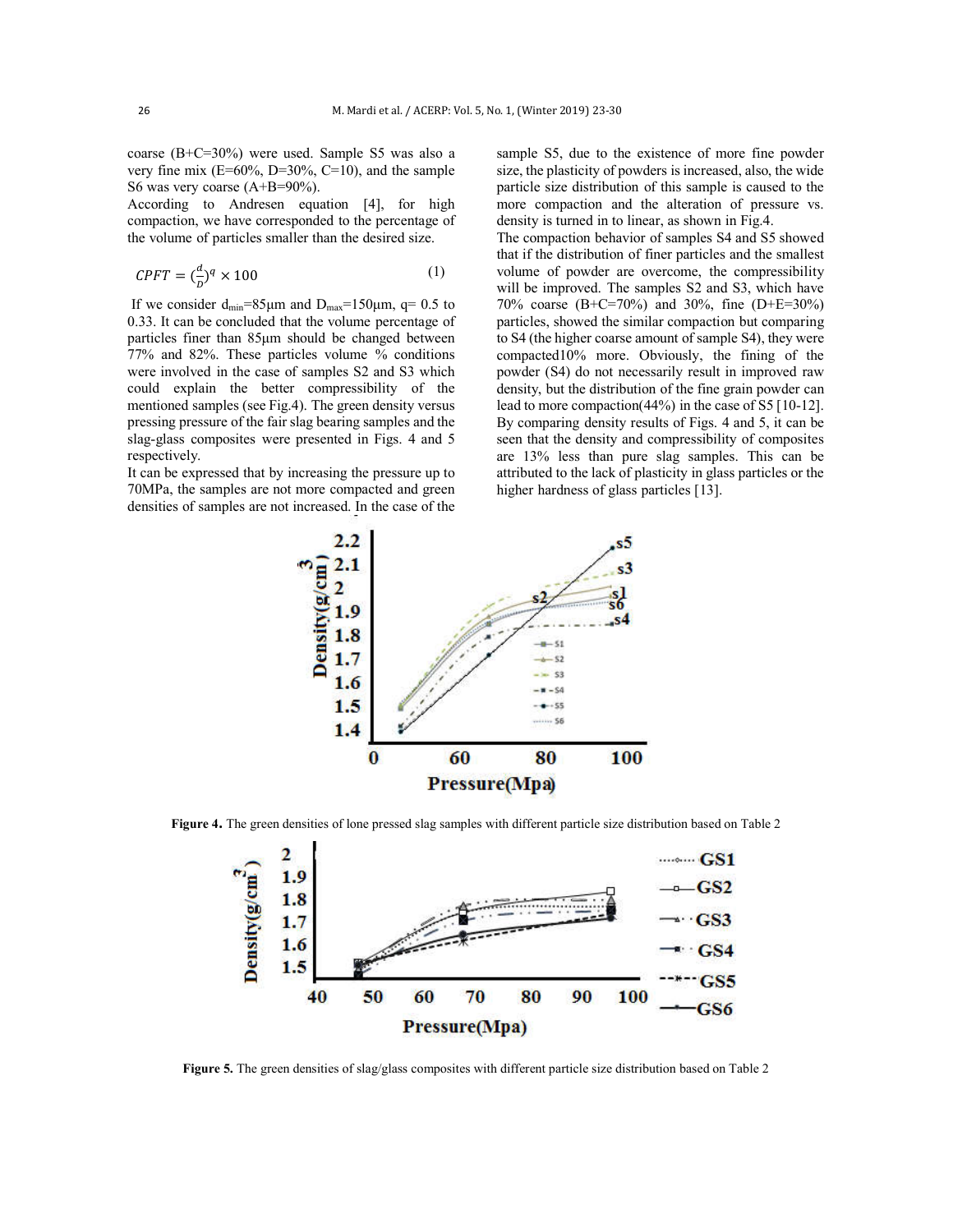In the case of pure slag samples (Fig. 4), it is observed that by increasing the pressure up to 70 MPa, the density-pressure slop is initially high, and after the maximum value of green the density, this trend is decreased. The smaller particle size of sample S5 and the broad distribution of fine particle size caused to the best compression behavior  $(2.2g/cm<sup>3</sup>)$ . In addition,

adding the glass to the slag composition decreased the green density up to 12% (GS5). It is well known that the densities of the slag powder. Glass and the mixed

powder are 2.95  $g / cm^3$ , 2.52  $g / cm^3$ , and 2.7  $g / cm^3$  in that order. Thus, 8% of this trend (a 12% decrease in density) is due to the different glass and slag powder density. However, 4% of this trend has another reason, which seems to be due to the lower compressibility of the GS5 comparing to the S5, i.e. higher friction and rigidity of the soda lime particle in contrast to the slag can be led to the low compressibility. SEM images of slag and glass particles (see Fig. 6) confirm this statement.



**Figure 6.** SEM images of glass and slag particles

Although there is no very significant difference between shapes of particles in the case of slag and glass powders, the jaggy surface of glass particles, which is created during the grinding process, can increase the friction between particles causing a decrease in the compressibility of the mixed powder. By finning glass particles, the rougher surface is created. They can resist compression and reduce the green density.

Flowingly, to evaluate the foaming ability, the GS2, and GS3, which have a high green density and wide particle size distribution, and GS4 and GS5 with a lower green density were blended with the foaming agents of SiC and CaCO3 and were sintered at 1200ºC by 20ºC/min heating rate and 3 minutes holding time. Densities resulted from each sample are shown in Table 3.

The sintered densities of samples vs. the average particle size are presented in Fig.7.

By increasing the average particle size, from the GS5 sample to the GS3 one, the density was increased and the foaming ability was reduced. It is well known that in

glass powder with smaller particles, the surface coagulation phenomenon occurs faster, and the melted particles form the walls to arrange the gas trapping [14]. For this reason, the gas from the foaming agent

decomposition cannot be escaped from the hole, and by pressure on the film of glass walls, the volume and porosity is increased [14-16]. Figure 8 shows images of foams developed by 4 different base powders and two foam agents including CaCO<sub>3</sub> and SiC.

**TABLE 3.** Composition and density of sintered samples

| <b>SAMPLE</b><br><b>CODE</b> | Base            | Foam agent<br>$wt. \%$  | Density<br>(g/cm <sup>3</sup> ) |
|------------------------------|-----------------|-------------------------|---------------------------------|
| $GS2-SiC$                    | GS <sub>2</sub> | 5% SiC                  | 0.80                            |
| $GS3-SiC$                    | GS3             | 5% SiC                  | 0.70                            |
| GS4-SiC                      | GS4             | 5% SiC                  | 0.53                            |
| GS5-SiC                      | GS5             | 5% SiC                  | 0.51                            |
| $GS2-CaCO3$                  | GS <sub>2</sub> | $5\%$ CaCO <sub>3</sub> | 0.84                            |
| $GS3-CaCO3$                  | GS3             | $5\%$ CaCO <sub>3</sub> | 0.80                            |
| $GS4$ -CaCO <sub>3</sub>     | GS4             | $5\%$ CaCO <sub>3</sub> | 0.47                            |
| $GS5-CaCO3$                  | GS5             | $5\%$ CaCO <sub>3</sub> | 0.43                            |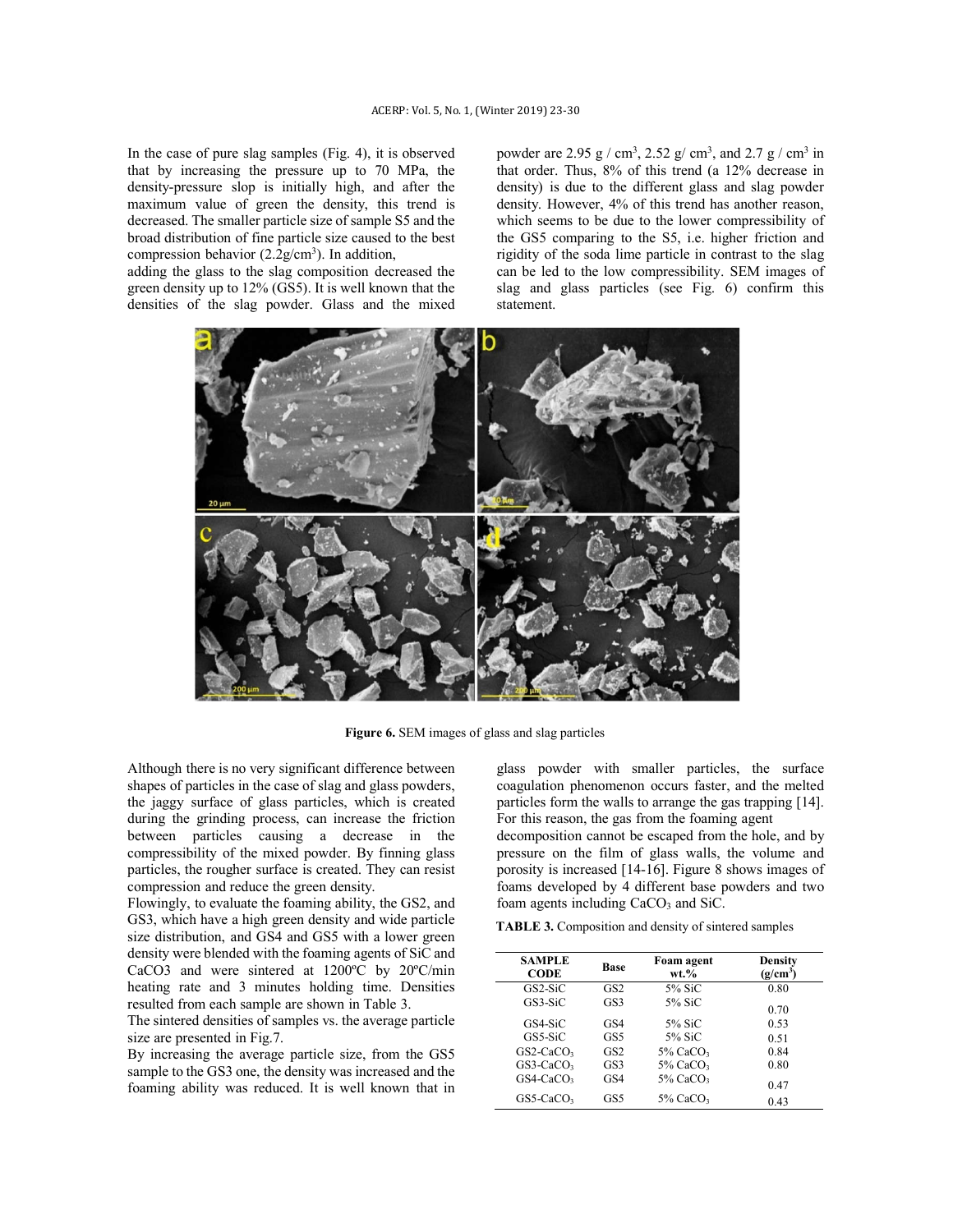

**Figure 7.** The bulk density vs. average particle size of samples containing two different foaming agent



**Figure 8.** Images of foam composites developed by 4 different base powders and two foam agents including CaCO3 and SiC



**Figure 9.** SEM micrograph of (a) GS2 (b) GS3 (c) GS4 (d) GS5

In the GS4 sample, more micron porosities can be seen on the cell wall, but in GS5, the walls are a little smoother and less cavernous. This phenomenon (the lower density of GS5) is due to the quick and easier coalescence of fine-grained composites and the compensation of the gap between particles with the movement of the melted glass. It can be concluded that just high green density does not improve the synthesis and foamability of the composition, but it is the number of fine particles that make walls are uniformly formed and therefore increased in volume [10].

According to the slag thermal analysis, the crystallization temperature was 850°C with 10ºC/min heating rate. However, the sintering is at 20  $\degree$  C/min heating rate means the heating rate of sintering is very high comparing to the thermal analysis, so, the delay crystallization is reasonable.

The cross-section of CaCO<sub>3</sub> bearing samples is well illustrated in Fig.9. In the case of GS3 and GS2 specimens, due to the coarse size of the particles as well as the fusing and melting of the particle's surface, the uniform wall was not formed to make the gas bubble in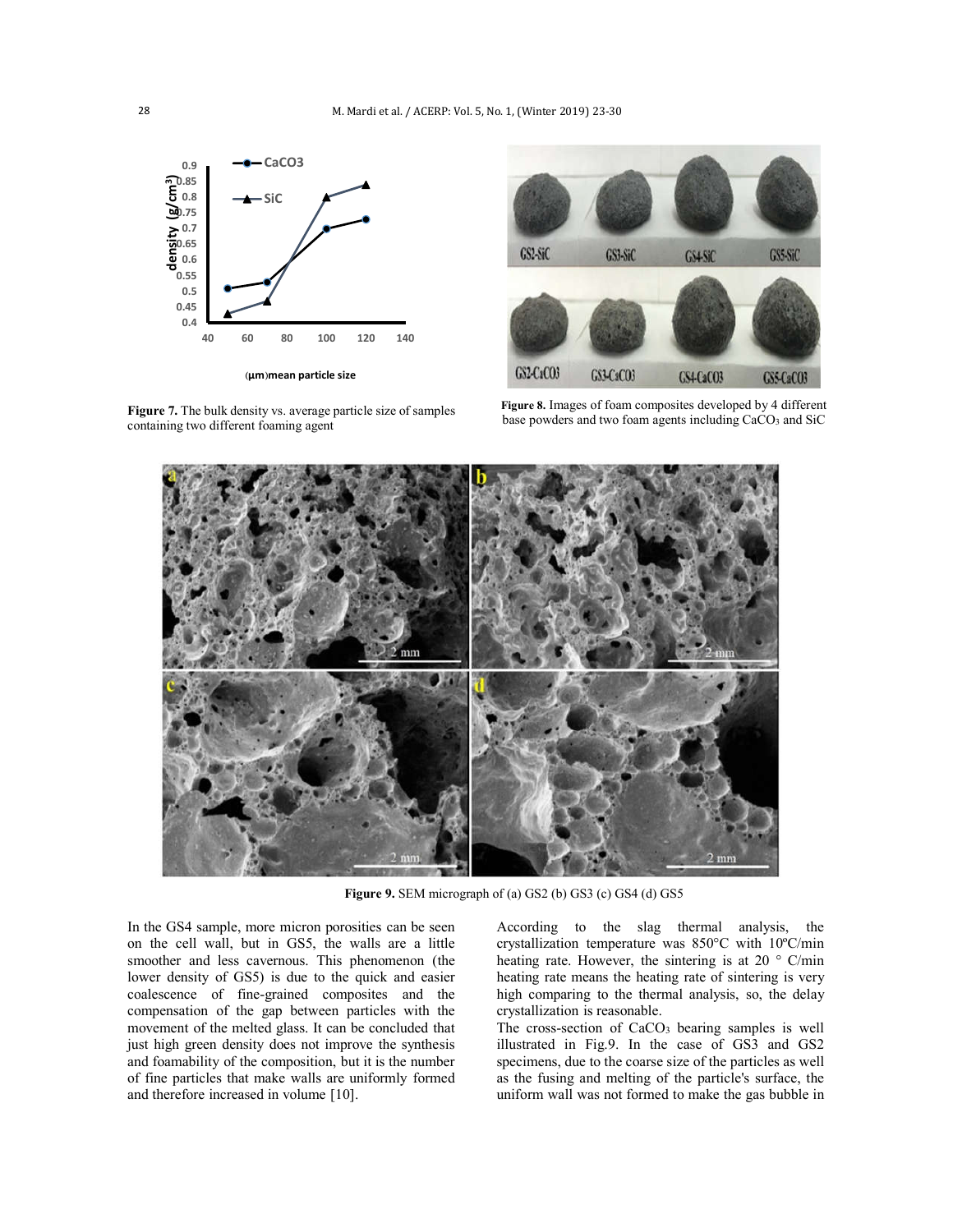the melt [10,11]. Whereas the GS4 and GS5 specimens were melted faster due to the presence of fine particles and the volume was increased with the formation of the gas.

# **3.1 Effect of sintering temperature on the microstructures of GS5 composite**.

The GS5 sample was sintered at a different temperature to find the appropriate foaming temperature and microstructure evaluation. Figure 10 shows the SEM micrographs of resulted samples.



**Figure 10.** The SEM micrograph of sintered SG5 at (a)1100°C (b) 1180°C (c) 1200°C (d)1260°C

According to Fig.10a, the cell and porosity were not formed in GS5 at 1100ºC. However, the formed gases from the foaming agent decomposition exited between the remained gaps of particles (which were not filled with the melted glass) and the tunnel form porous were remained during escaping. The resulted structure owing to the lack of adequate porous expansion is stud like one, therefore, the average mean size of the porosities was calculated 500μm. Whereas at 1180ºC, by viscous flow, the integration of the composition as well as joining of the adjusted particles occur and some cells can be seen. In relation to Fig.10b, the average size of the porous were raised up to 750μm, as the sintering temperature was increased to 1200ºC. The volume of samples was filled with the expanded leaving gases and then the average porous size was changed to 1000μm. By increasing temperatures up to 1260 º C, the further increase in temperature just causes the walls to become thin and the growth of porosity happened.

# **3.2 Phases evaluation**

X-ray diffraction (XRD) analysis was performed on four samples in order to investigate the phase changes of the foaming agent bearing composite by sintering temperatures variations. Figure 11 shows the XRD patterns of the sintered samples at 850, 1100, 1200, 1260ºC.

In spite of the DTA peak at 850ºC, no crystallization was happened at 850ºC due to the high heating rate and short holding time of sintering and two realized phases in patterns belong to SiC and the other relate to the  $SiO<sub>2</sub>$ . The  $SiO<sub>2</sub>$  can be related to the incomplete crystallization of slag and glass compositions at 1100ºC. And the crystalline phases are Pseudowollastonite and Wollastonite.

At higher temperatures than 1200ºC, the remained wollastonite and pesodowollastonite were increased and finally at 1260ºC the only phase was pesodowollastonite. The conversion of wollastonite to pseudo-wollastonite at 1125 ° C has been reported at low pressures by geologists. The pseudo-wollastonite phase is a ring silicate with in-congruent melting and a wollastonite is a chain silicate with a congruent melting [14] that can be explained the uncontrollable expansion of samples at high temperatures.